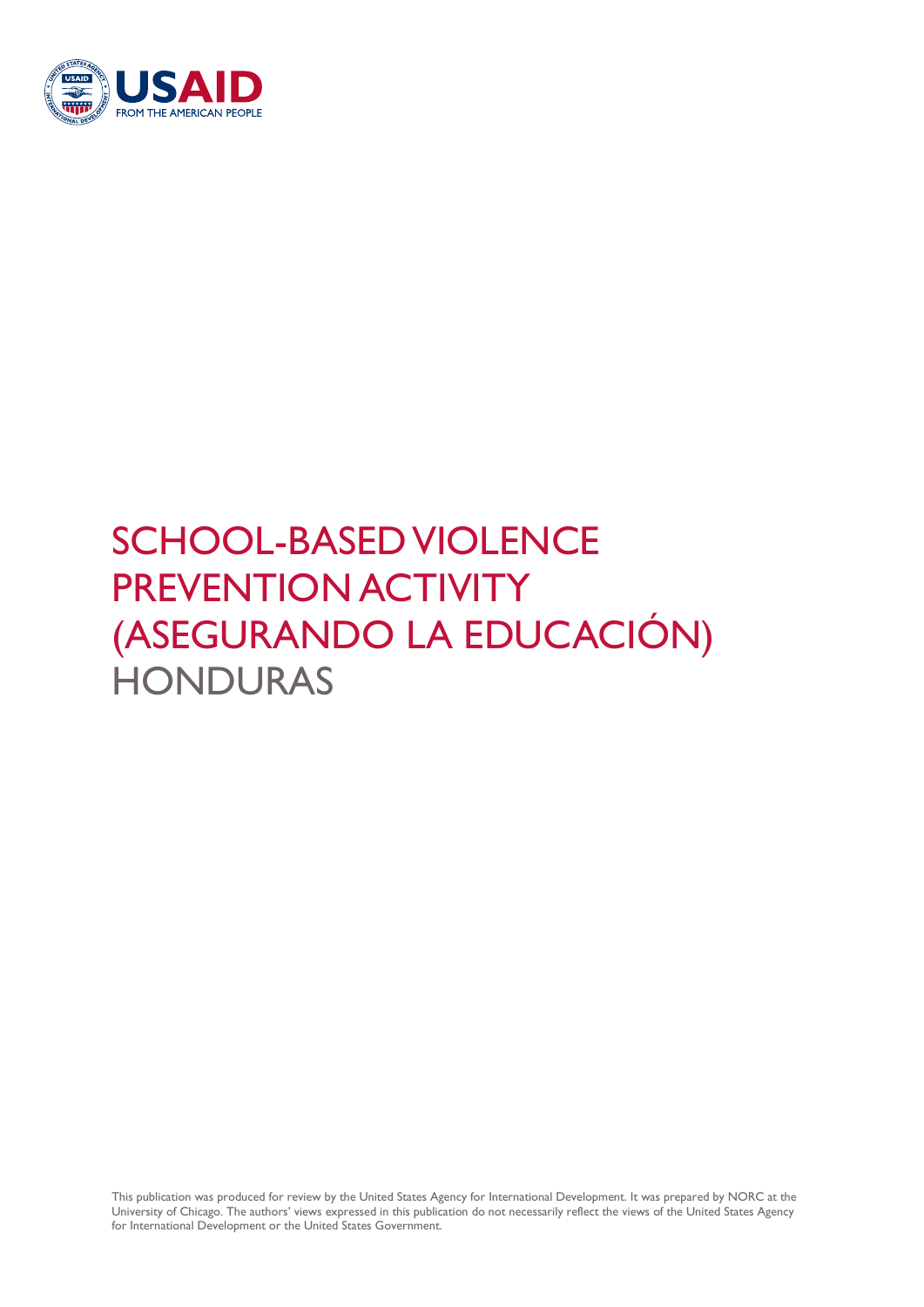## **ACTIVITY BACKGROUND**

*Asegurando la Educación* (ALE), also known as Schoolbased Violence Prevention Activity, is a five-year activity launched in 2017 and is carried out within five target municipalities in Honduras: Tegucigalpa, San Pedro Sula, Choloma, La Ceiba and Tela, especially in communities with high crime rates. The activity is implemented by DAI Global LLC with support from subcontractor Partners of the Americas. Through a holistic integration of violence prevention curriculum, tools, and practices, the activity seeks to address school-based violence (SBV) that undermines the outcome of education and to use education and school processes to contribute to violence prevention in selected communities.

## **KEY FINDINGS**

#### **DESIGN AND CONTEXTUALIZATION**

In partnership with education systems and communities in target municipalities, ALE aims to make schools a safer space for students and teachers, and to empower schools to play a larger role in decreasing community violence. To meet this goal, the activity introduced Social-Emotional Learning (SEL) as an essential component of its methodology, in conjunction with 13 other mutually reinforcing components. It is expected that, by equipping educators and students with SEL skills and restorative practices, ALE can reduce certain forms of violence, improve the school climate, and help schools deliver education more effectively. In a broader sense, the improved enrollment retention, and learning outcomes will further contribute to violence prevention in communities and society.

#### **BEST PRACTICES**

- ALE has successfully introduced and mainstreamed SEL into the national, formal education system. GOH is taking ownership and using their own time and resources to implement and adopt some of the ALE activities.
- Instead of treating teachers as a vehicle to advance the activity's educational goals, ALE views teachers as one of the key beneficiaries of the activity and provides them with psycho-social support to promote their mental health and well-being.
- ALE's multi-stakeholder approach, the participants' flexibility to make quick adaptations, their acute awareness of evolving situations, and their ability to find common ground in a diverse agenda (migration, social-emotional learning, education, and violence) are key enabling factors that have facilitated implementation and achieved good outcomes amidst social, political, and economic challenges.
- The COVID-19 pandemic has provided an unexpected opportunity for ALE to reach a wider target audience and improve their emotional well-being by delivering useful information via online video clips, comic books, and social media posts.

*"Social-emotional learning was included because, through a school safety study that we did at our target educational institutions, we saw that the target population had many socio-affective issues, youth with low self-esteem, youth who found no meaning in life, youth who have no clear goals and many social-emotional, socio-affective-related conflicts and problems. So, we saw that to be able to improve school safety, not only should we improve the youth's physical and safety conditions, but also address the emotional issues of each of the students, which would obviously allow for continuity, would make them stay at the educational institutions." – Component Lead*

The activity focuses on areas of competency suggested by Collaborative for Academic, Social, and Emotional Learning (CASEL), including self-awareness, self-management, social awareness, relationship skills, and responsible decision making. CASEL has been chosen for two primary reasons: *first,* mounting evidence suggests that it is one of the most authoritative and adaptable SEL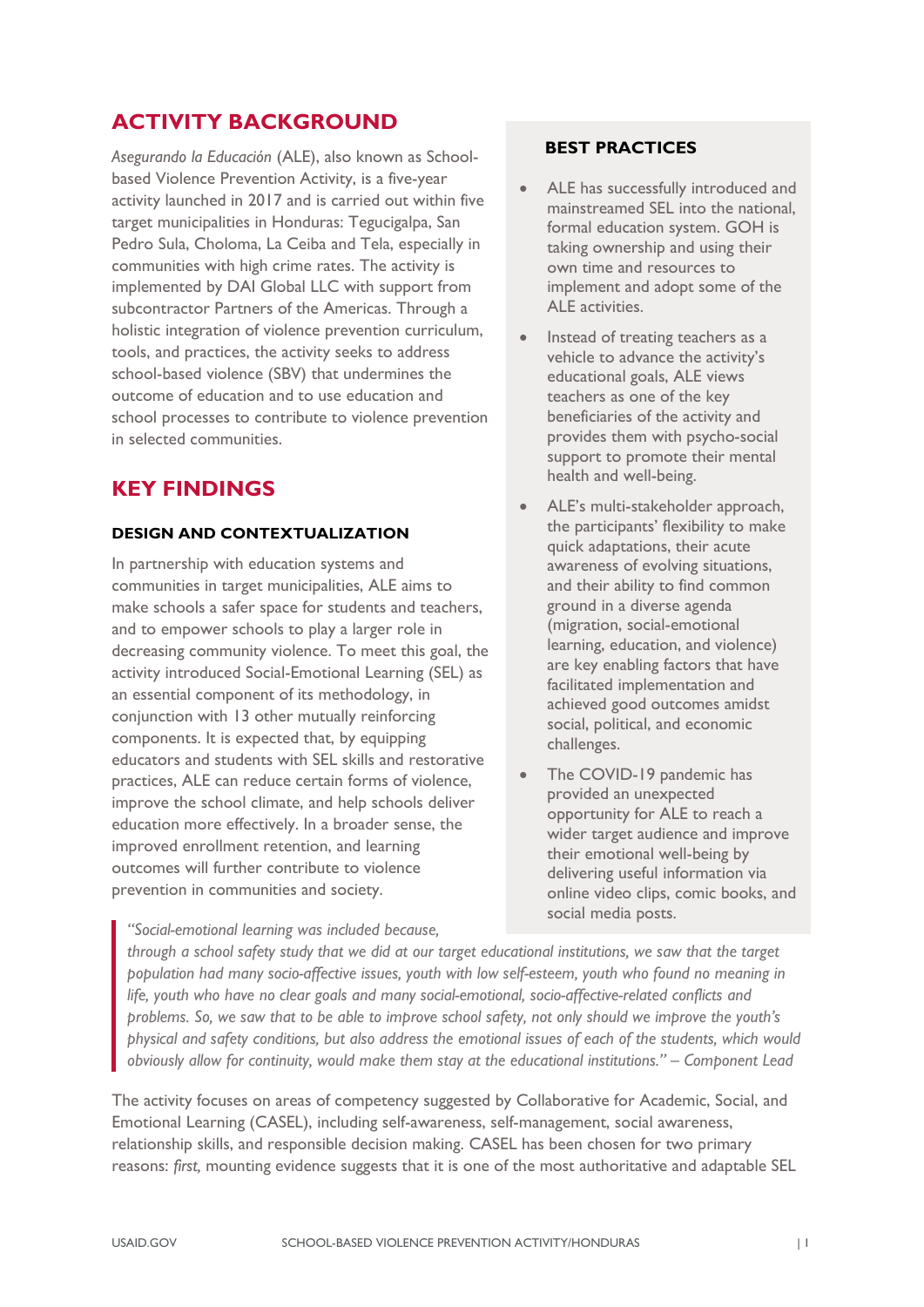frameworks in the U.S., and *second,* some of its sub-competencies directly relate to the expected activity outcomes. As part of the contextualization process, ALE has engaged in frequent internal consultations with teachers, trainers and consultants to identify competencies and skills that need to be prioritized in the target population and emphasized in a culturally sensitive manner. To better adapt activity content to the local context, ALE also conducted rigorous pilot-testing before the fullscale implementation of each intervention, and later conducted focus group discussions with participants, teachers, and staff to evaluate its effectiveness and improve activity content and framework. Besides, the activity has worked closely with government and academic stakeholders to carefully align activity content with the Honduran National Curriculum.

*"To this day, we don't think we have a final product yet, even though it is something that the Ministry (of Education) has clearly approved. But we continue with the process of getting together, getting feedback, and currently even the Sports Office of the Ministry of Education and the Syllabus staff have provided feedback. That helps us assess to what degree each of the sessions follows the national syllabus and contents. So, it has been a learning and adaptation process and we have incorporated knowledge from several areas." – Component Lead*

There are some context-specific challenges regarding equity and inclusion in the region where ALE operates, such as prevalent gender biases, stigmatization of LGBTI community, segregation faced by ethnic minorities (in Northern Coast, mainly Afro-Caribbean's and Miskito), and exclusion of children from gang-associated and economically disadvantaged families. The activity has been explicit in their inclusion efforts, not only by including children from marginalized groups in the selection process, but also by inviting participants to reflect on their experiences. The activities, materials and training sessions have been intentionally designed to foster a sense of tolerance, acceptance, selfawareness, and empathy among students. While a single project cannot significantly change deeply embedded cultural norms, ALE's unique design introduces equity and inclusion-related concepts. Children who would have dropped out of school now have a greater chance to participate because they are more empowered and their teachers have a better understanding of their unique conditions and have paid more attention to their growth.

#### **IMPLEMENTATION AND MEASUREMENT**

ALE adopts a school-wide approach to incorporate SEL components into implementation through 14 sub-activities. Key entry points include improvement of school climate, teacher training, parental engagement, principal leadership program, counselling services, and disciplinary approaches. Outside of school, ALE also collaborates with the Ministry of Education (MOE) of Honduras to develop training sessions and materials. By engaging with diverse stakeholders, ALE has made significant progress in raising awareness and acceptance of the importance of SEL within the entire education ecosystem in Honduras, and has paved the way for teachers to apply its principles in their day-to-day teaching.

While many in-person activities were paused in response to the closure of schools due to the COVID-19 pandemic, ALE made several adaptations to continue its implementation. Teachers who participated in the activity have created videos about physical education activities and shared them with students via WhatsApp or Facebook. The COVID-19 pandemic has also provided an unexpected opportunity for ALE to expand its reach and include a wider range of learners and educators throughout Honduras. Using the expertise from many of its SEL-related interventions, ALE now delivers useful information and tools through various platforms to improve their emotional health, such as online video clips, comic books, and social media posts.